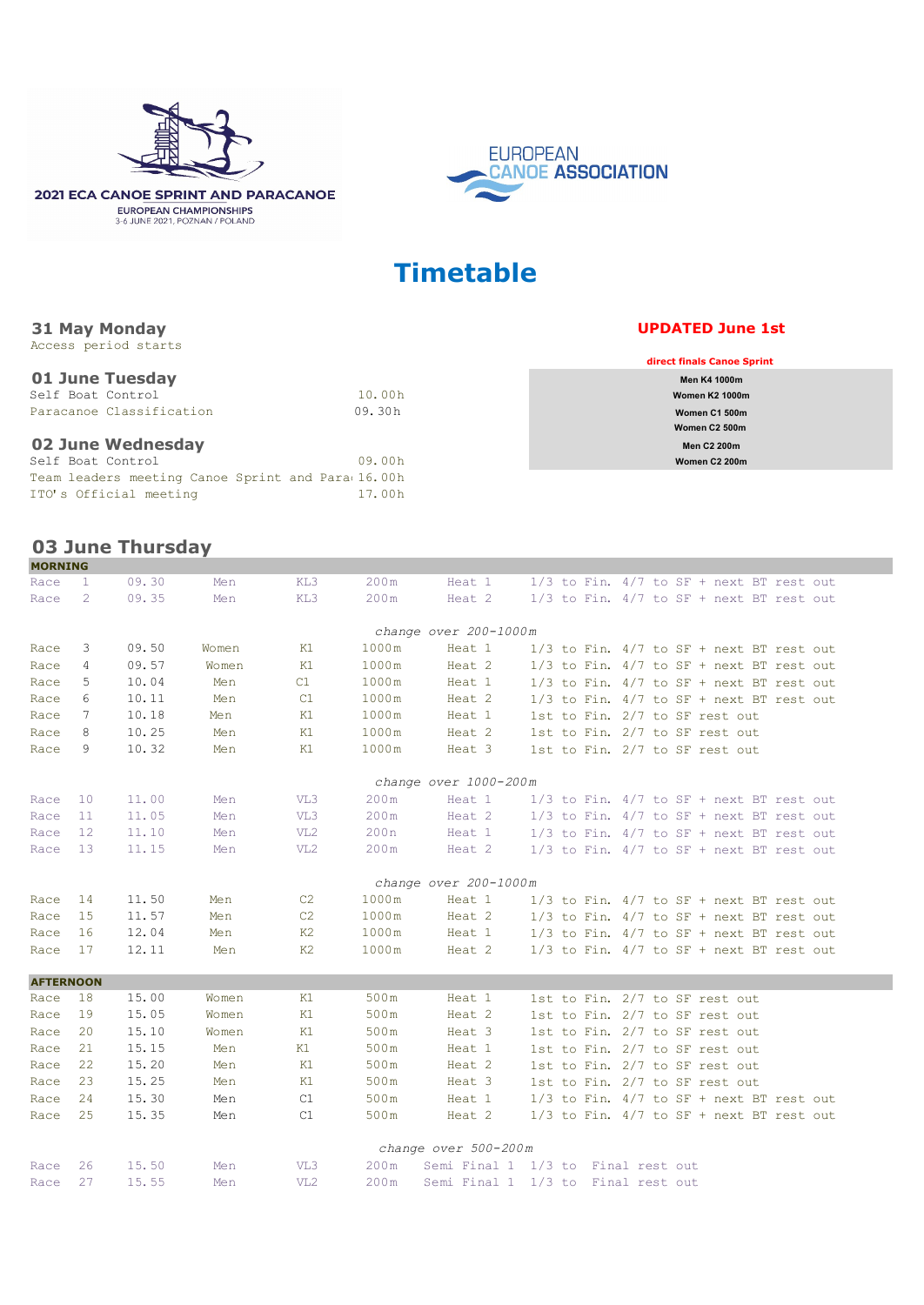|                  |          |                |              |                |               | change over 200-500m      |                                                          |
|------------------|----------|----------------|--------------|----------------|---------------|---------------------------|----------------------------------------------------------|
| Race             | 28       | 16.30          | Women        | K2             | 500m          | Heat 1                    | $1/3$ to Fin. $4/7$ to SF + next BT rest out             |
| Race             | 29       | 16.35          | Women        | K2             | 500m          | Heat 2                    | $1/3$ to Fin. $4/7$ to SF + next BT rest out             |
| Race             | 30       | 16.40          | Men          | C2             | 500m          | Heat 1                    | $1/3$ to Fin. $4/7$ to SF + next BT rest out             |
| Race             | 31       | 16.45          | Men          | C2             | 500m          | Heat 2                    | $1/3$ to Fin. $4/7$ to SF + next BT rest out             |
| Race             | 32       | 16.50          | Men          | K2             | 500m          | Heat 1                    | 1st to Fin. 2/7 to SF rest out                           |
| Race             | 33       | 16.55          | Men          | K2             | 500m          | Heat 2                    | 1st to Fin. 2/7 to SF rest out                           |
| Race             | 34       | 17.00          | Men          | K2             | 500m          | Heat 3                    | 1st to Fin. 2/7 to SF rest out                           |
| <b>MORNING</b>   |          | 04 June Friday |              |                |               |                           |                                                          |
| Race             | 35       | 09.00          | Men          | K4             | 500m          | Heat 1                    | $1/3$ to Fin. $4/7$ to SF + next BT rest out             |
| Race             | 36       | 09.05          | Men          | K4             | 500m          | Heat 2                    | $1/3$ to Fin. $4/7$ to SF + next BT rest out             |
| Race             | 37       | 09.10          | Women        | K4             | 500m          | Heat 1                    | $1/3$ to Fin. $4/7$ to SF + next BT rest out             |
| Race             | 38       | 09.15          | Women        | K4             | 500m          | Heat 2                    | $1/3$ to Fin. $4/7$ to SF + next BT rest out             |
|                  |          |                |              |                |               | change over 500-200m      |                                                          |
| Race             | -39      | 09.30          | Men          | KL3            | 200m          |                           | Semi Final 1 1/3 to Final rest out                       |
|                  |          |                |              |                |               | change over 200 - 500m    |                                                          |
| Race             | 40       | 09.45          | Men          | K1             | 500m          |                           | Semi Final 1 1/3to Fin. A 4/7+next BT to Fin. B rest out |
| Race             | 41       | 09.50          | Men          | K1             | 500m          |                           | Semi Final 2 1/3to Fin. A 4/7+next BT to Fin. B rest out |
| Race             | 42       | 09.55          | Men          | C <sub>2</sub> | 500m          |                           | Semi Final 1 1/3 to Final rest out                       |
|                  |          |                |              |                |               | change over 500-1000m     |                                                          |
| Race             | 43       | 10.20          | Men          | C1             | 1000m         |                           | Semi Final 1 1/3 to Final rest out                       |
| Race             | 44       | 10.27          | Women        | K1             | 1000m         |                           | Semi Final 1 1/3 to Final rest out                       |
| Race             | 45       | 10.34          | Men          | K1             | 1000m         |                           | Semi Final 1 1/3to Fin. A 4/7+next BT to Fin. B rest out |
| Race             | 46       | 10.41          | Men          | K1             | 1000m         |                           | Semi Final 2 1/3to Fin. A 4/7+next BT to Fin. B rest out |
|                  |          |                |              |                |               | change over 1000-200m     |                                                          |
| Race             | 47       | 11.00          | Women        | K1             | 200m          | Heat 1                    | $1/3$ to Fin. $4/7$ to SF + next BT rest out             |
| Race<br>Race     | 48<br>49 | 11.05          | Women        | K1             | 200m          | Heat 2                    | $1/3$ to Fin. $4/7$ to SF + next BT rest out<br>NO RACE  |
| Race             | 50       | 11.15          | Men          | C1             | 200m          | Heat 1                    | $1/3$ to Fin. $4/7$ to SF + next BT rest out             |
| Race             | 51       | 11.20          | Men          | C1             | 200m          | Heat 2                    | $1/3$ to Fin. $4/7$ to SF + next BT rest out             |
| Race             | 52       | 11.25          | Men          | K1             | 200m          | Heat 1                    | 1st to Fin. 2/7 to SF rest out                           |
| Race             | 53       | 11.30          | Men          | K1             | 200m          | Heat 2                    | 1st to Fin. 2/7 to SF rest out                           |
| Race             | 54       | 11.35          | Men          | K1             | 200m          | Heat 3                    | 1st to Fin. 2/7 to SF rest out                           |
| Race             | 55       | 11.40          | Women        | C1             | 200m          | Heat 1                    | $1/3$ to Fin. $4/7$ to SF + next BT rest out             |
| Race             | 56       | 11.45          | Women        | C1             | 200m          | Heat 2                    | $1/3$ to Fin. $4/7$ to SF + next BT rest out             |
|                  |          |                |              |                |               | change over 200-1000m     |                                                          |
| Race             | 57       | 12.00          | Men          | C2             | 1000m         |                           | Semi Final 1 1/3 to Final rest out                       |
| Race             | 58       | 12.07          | Men          | K2             | 1000m         |                           | Semi Final 1 1/3 to Final rest out                       |
|                  |          |                |              |                |               | change over 1000-200m     |                                                          |
| Race             | 59       | 12.25          | Women        | K2             | 200m          | Heat 1                    | $1/3$ to Fin. $4/7$ to SF + next BT rest out             |
| Race             | - 60     | 12.30          | Women        | K <sub>2</sub> | 200m          | Heat 2                    | $1/3$ to Fin. $4/7$ to SF + next BT rest out             |
| Race             | 61       | 12.35          | Men          | K <sub>2</sub> | 200m          | Heat 1                    | $1/3$ to Fin. $4/7$ to SF + next BT rest out             |
| Race             | 62       | 12.40          | Men          | K2             | 200m          | Heat 2                    | $1/3$ to Fin. $4/7$ to SF + next BT rest out             |
|                  |          |                |              |                |               | change over $200 - 500$ m |                                                          |
| Race 63          |          | 12.55          | Men          | C1             | 500m          |                           | Semi Final 1 1/3 to Final rest out                       |
| Race             | 64       | 13.00          | Women        | K2             | 500m          |                           | Semi Final 1 1/3 to Final rest out                       |
| <b>AFTERNOON</b> |          |                |              |                |               | B-final                   |                                                          |
| Race<br>Race     | 65<br>66 | 13.45<br>14.06 | Men<br>Women | K1<br>K2       | 500m<br>1000m | A-final                   |                                                          |
| Race             | 67       | 14.17          | Men          | K4             | 1000m         | A-final                   |                                                          |
|                  |          | 14.23          | Women        | K2             |               | 1000m edal presentation   |                                                          |
|                  |          |                |              |                |               | change over 1000-500m     |                                                          |
| Race             | 68       | 14.32          | Women        | C1             | 500m          | A-final                   |                                                          |
|                  |          | 14.37          | Men          | K4             |               | 1000m edal presentation   |                                                          |
| Race             | 69       | 14.47          | Men          | C <sub>2</sub> | 500m          | A-final                   |                                                          |
|                  |          | 14.53          | Women        | C1             |               | 500m edal presentation    |                                                          |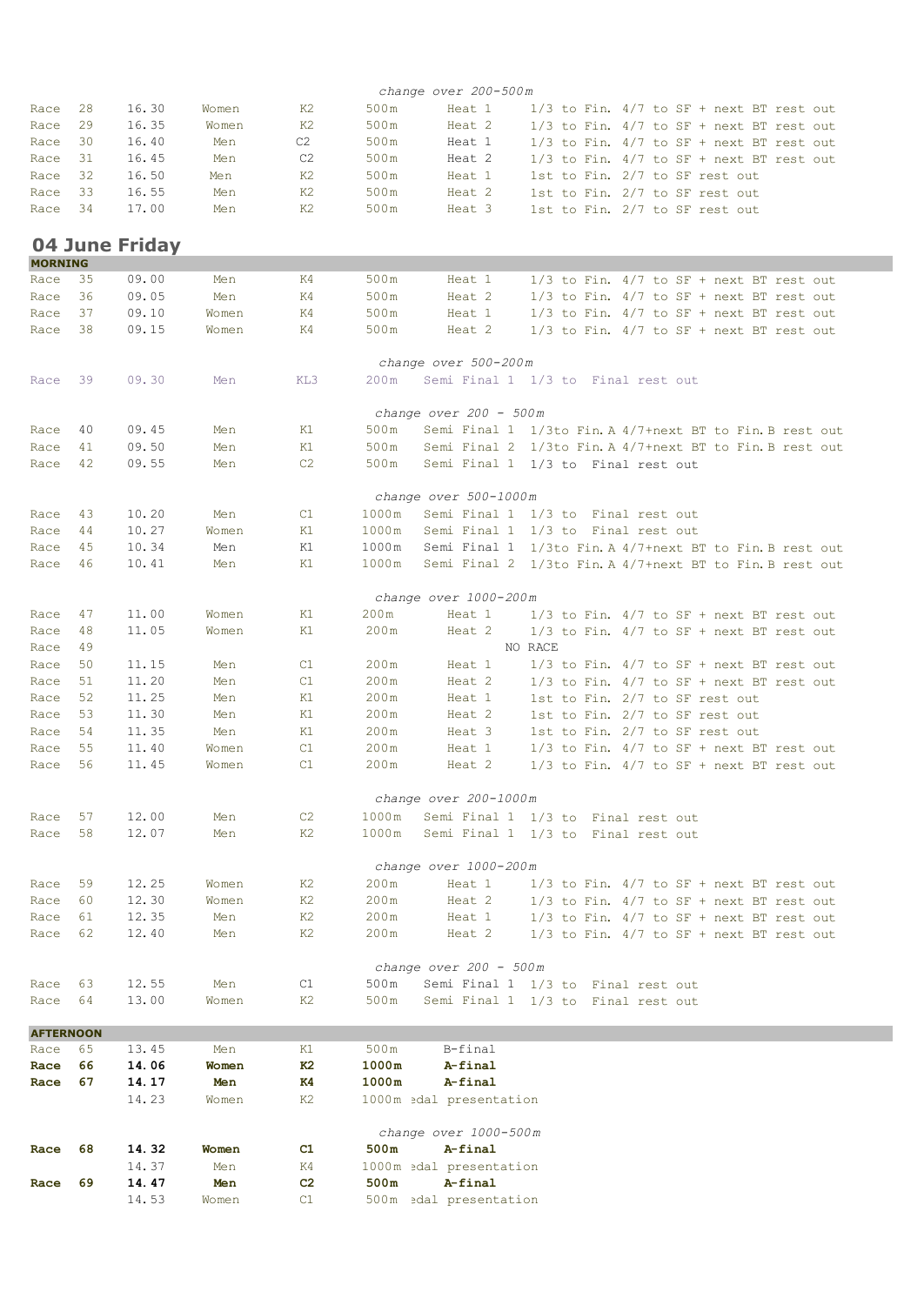| Race           | 70  | 15.02                   | Men   | K1              | 500m<br>A-final                                                  |
|----------------|-----|-------------------------|-------|-----------------|------------------------------------------------------------------|
|                |     | 15.07                   | Men   | C2              | 500m edal presentation                                           |
|                |     | 15.14                   |       | K1              | 500m edal presentation                                           |
|                |     |                         | Men   |                 |                                                                  |
|                |     |                         |       |                 |                                                                  |
|                |     |                         |       |                 | change over 500-200m                                             |
| Race           | 71  | 16.07                   | Women | VL3             | $200$ m<br>A-final                                               |
| Race           | 72  | 16.12                   | Men   | VL3             | A-final<br>200 m                                                 |
| Race           | 73  | 16.17                   | Women | VL2             | A-final<br>200 m                                                 |
| Race           | 74  | 16.22                   | Men   | VL2             | A-final<br>200 m                                                 |
| Race           | 75  | 16.27                   | Women | VL1             | $200$ m<br>A-final                                               |
| Race           | 76  | 16.32                   | Men   | VL1             | A-final<br>200 m                                                 |
|                |     | 16.38                   | Women | VL3             | 200 m edal presentation                                          |
|                |     | 16.46                   | Men   | VL3             | 200 m edal presentation                                          |
|                |     | 16.54                   | Women | VL <sub>2</sub> | 200 m edal presentation                                          |
|                |     |                         |       |                 |                                                                  |
|                |     | 17.02                   | Men   | VL <sub>2</sub> | 200 m edal presentation                                          |
|                |     | 17.10                   | Women | VL1             | 200 m edal presentation                                          |
|                |     | 17.18                   | Men   | VL1             | 200 m edal presentation                                          |
|                |     |                         |       |                 |                                                                  |
|                |     |                         |       |                 | change over 200-500m                                             |
| Race           | 77  | 17.30                   | Women | K1              | 500m<br>Semi Final 1 1/3to Fin. A 4/7+next BT to Fin. B rest out |
| Race           | 78  | 17.35                   | Women | K1              | 500m<br>Semi Final 2 1/3to Fin. A 4/7+next BT to Fin. B rest out |
| Race           | 79  | 17.40                   | Men   | K <sub>2</sub>  | 500m<br>Semi Final 1 1/3to Fin. A 4/7+next BT to Fin. B rest out |
| Race           | 80  | 17.45                   | Men   | K2              | 500m<br>Semi Final 2 1/3to Fin. A 4/7+next BT to Fin. B rest out |
|                |     |                         |       |                 |                                                                  |
|                |     | <b>05 June Saturday</b> |       |                 |                                                                  |
| <b>MORNING</b> |     |                         |       |                 |                                                                  |
| Race           | 81  | 09.00                   | Women | K2              | Semi Final 1 1/3 to Final rest out<br>200m                       |
| Race           | 82  | 09.05                   | Men   | K <sub>2</sub>  | 200m<br>Semi Final 1 1/3 to Final rest out                       |
|                |     |                         |       |                 |                                                                  |
|                |     |                         |       |                 | change over 200-500m                                             |
| Race           | 83  | 09.20                   | Men   | K4              | 500m<br>Semi Final 1 1/3 to Final rest out                       |
| Race           | 84  | 09.25                   | Women | K4              | 500m<br>Semi Final 1 1/3 to Final rest out                       |
|                |     |                         |       |                 |                                                                  |
|                |     |                         |       |                 | change over 500-200m                                             |
| Race           | 85  | 09.40                   | Women | K1              | 200m<br>Semi Final 1 1/3to Fin. A 4/7+next BT to Fin. B rest out |
|                | 86  |                         |       |                 | NO RACE                                                          |
| Race           |     |                         |       |                 |                                                                  |
| Race           | 87  | 09.50                   | Men   | C1              | 200m<br>Semi Final 1 1/3 to Final rest out                       |
| Race           | 88  | 09.55                   | Men   | K1              | 200m<br>Semi Final 1 1/3to Fin. A 4/7+next BT to Fin. B rest out |
| Race           | 89  | 10.00                   | Men   | K1              | 200m<br>Semi Final 2 1/3to Fin. A 4/7+next BT to Fin. B rest out |
| Race           | 90  | 10.05                   | Women | C1              | 200m<br>Semi Final 1 1/3 to Final rest out                       |
|                |     |                         |       |                 |                                                                  |
|                |     |                         |       |                 | change over 200-1000m                                            |
| Race           | 91  | 10.20                   | Women | к1              | A-final<br>1000m                                                 |
| Race           | 92  | 10.28                   | Men   | K1              | 1000m<br>B-final                                                 |
|                |     | 10.42                   | Women | K1              | 1000m edal Presentation                                          |
|                |     |                         |       |                 |                                                                  |
| Race           | 93  | 11.06                   | Men   | C1              | 1000m<br>A-final                                                 |
| Race           | 94  | 11.16                   | Men   | к1              | 1000m<br>A-final                                                 |
|                |     | 11.22                   | Men   | C1              | 1000m edal presentation                                          |
|                |     |                         |       |                 |                                                                  |
|                |     |                         |       |                 | change over 1000-500m                                            |
| Race           | 95  | 11.32                   | Women | к2              | 500m<br>A-final                                                  |
|                |     | 11.37                   | Men   | K1              | 1000m edal presentation                                          |
| Race           | 96  | 11.47                   | Women | C <sub>2</sub>  | A-final<br>500m                                                  |
|                |     | 11.52                   | Women | K2              | 500m edal presentation                                           |
| Race           | 97  | 12.02                   | Men   | K4              | 500m<br>A-final                                                  |
|                |     | 12.07                   | Women | C2              | 500m edal presentation                                           |
|                |     |                         |       |                 |                                                                  |
|                |     |                         |       |                 | change over 500-200m                                             |
| Race           | 98  | 12.17                   |       | K1              | $200$ m<br>A-final                                               |
|                |     |                         | Women |                 |                                                                  |
|                |     | 12.24                   | Men   | K4              | 500m edal presentation                                           |
|                |     | 12.32                   | Women | K1              | 200m edal presentation                                           |
|                |     |                         |       |                 |                                                                  |
| Race           | 99  |                         |       |                 | NO RACE                                                          |
| Race           | 100 | 13.06                   | Men   | C1              | 200m<br>A-final                                                  |
| Race 101       |     | 13.13                   | Men   | K2              | 200m<br>A-final                                                  |
|                |     | 13.18                   | Men   | C1              | 200m edal presentation                                           |